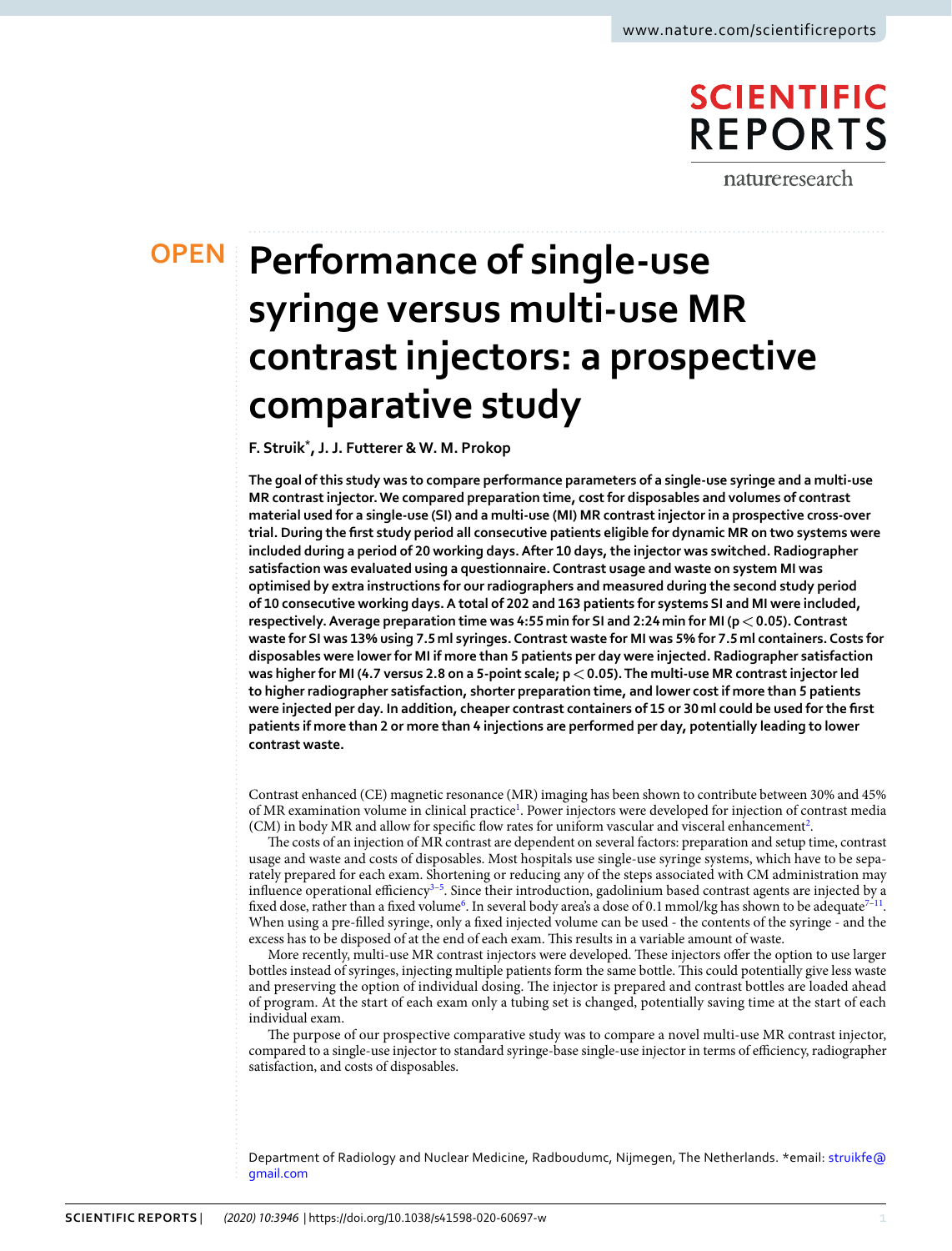

<span id="page-1-0"></span>**Figure 1.** Timeline of study setup of phase 1 at both 1.5 and 3T MR scanner.

# **Materials and Methods**

**Study design and patient selection.** This was a single-center, prospective, comparative cohort study. The study was approved by our institutional review board.

*Patients.* During the first part of the study, all patients scheduled for CE MR during 4 consecutive weeks where included. The second part of the study took place during 2 consecutive weeks, also including all patents scheduled for CE MR. An intravenous access suitable for power injection had to be available. Patients <18 years or with an intravenous access not suitable for power injection were excluded.

*MR injector.* The contrast media injections were performed either by a single-use syringe injector (SI, single injector) or multi-use injector (MI, multi-use injector). The total amount of contrast material (gadobutrol 1 mmol/ml; Gadovist; Bayer) and its injection rate for each examination were dependent on the patient's body weight, the requested examination type, and the status of the intravenous access.

System SI, a single-use syringe injector (Mallinckrodt Optistar LE injector, Liebel-Flarsheim Company), has two syringes, one for holding 7.5ml contrast material and one for holding a 25ml saline fush. A y-shaped tube system is used to connect the two syringes to the intravenous access. At the end of each exam any unused CM was disposed. The amount of discarded CM was recorded.

System MI, a multi-use MR contrast injector (Max 3 power injector, Ulrich Medical). This contrast injector allows simultaneous loading of up to two CM bottles of a volume varying from 10 ml to 100 ml on each media slot. The contrast bottles could be containing the same contrast agent or different ones, for example, a routine Gadolinium compound and a liver-specifc one. Tis facilitates multiple injections without the need to re-load CM or saline in between patients. This injector uses one daily cassette approved for 24 hour use<sup>12</sup>. Sterile connector tubing including two check valves is available for each patient. At the end of the day, any unused CM was disposed of. The amount of discarded CM was recorded.

Both the contrast power injectors (single- and multi-injector) were CE-approved, which means that the medical device, including device safety, complies with the applicable EU regulations. Hygienic issues are covered in the design of both injectors. The SI-injector requires a new syringe and set of disposables for every patient; the MI-injector a daily cassette and a set of disposables for each patient.

*Study setup.* In order to get a mixed case load, patients were selected on two MR systems, a 1.5T and a 3T MR scanner (Avanto and Skyra, Siemens Healthineers). The radiographers started with a four week training period, to make sure that they were all familiarised with both injector systems.

Afer this training period, the frst part of the study started and took place during 20 consecutive working days. During the frst 10 consecutive working days, all patient scheduled for dynamic or non-dynamic CE MR were injected using the multi-use MR contrast injector (system MI).

During the second 10 consecutive working days all patient scheduled for CEMR were either injected with system SI in case of a dynamic exam or injected manually in case of a non-dynamic exam, as in our routine workfow. **(**Fig. [1](#page-1-0)**)**.

Afer this frst part we analysed our contrast usage and waste, and optimised this by extra instructions for our radiographers.

Then we started the second part of the study, which took place during 10 consecutive working days. Again, all patient scheduled for dynamic or non-dynamic CE MR were injected using the multi-use MR contrast injector (system MI). We recorded the amount of contrast used and contrast waste per scanner per day.

All experiments were performed in accordance with relevant guidelines and regulations. The study was approved by our institutional review board, and written informed consent was waived.

**Quantitative assessment.** Contrast-enhanced MR was performed as per our department protocol for the requested indication. Our trained MR radiographers operated the 2 MR scanners. A team of observers recorded the data regarding the performance of the power injectors on a predesigned template for the study duration.

The observers recorded patient-related information such as type of MR scan and planned examination time. Information related to power injector use was also recorded: preparation or loading time, time to connect the system to the patient, volume of CM used and the CM waste (calculated as the CM loading volume minus the CM injected) for each patient. We calculated the optimal amount of contrast that could be used, and the minimal amount of waste per day.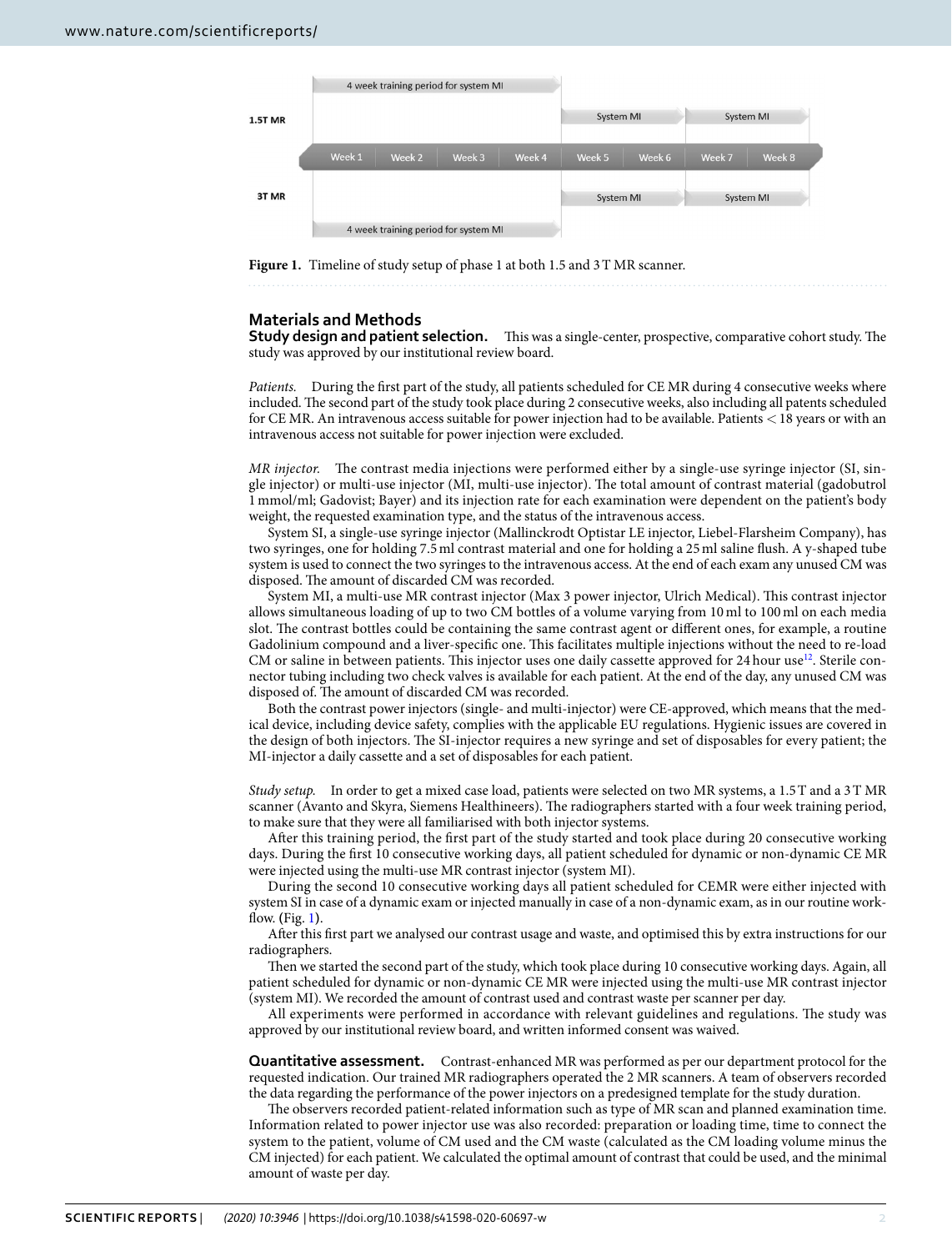<span id="page-2-0"></span>

|                    | <b>System SI</b>      | <b>System MI</b>   |          |
|--------------------|-----------------------|--------------------|----------|
| Daily setup        | 0 <sub>min</sub>      | 5:09 min per day   |          |
|                    |                       | 0:38 min per exam  |          |
| Pre-exam           | $2:29$ min            | $0 \text{ min}$    |          |
| Installing patient | $2:21 \,\mathrm{min}$ | $1:34 \text{ min}$ |          |
| Cleaning up        | $\sim 0.05$ min       | 1:35 min per day   |          |
|                    |                       | 0:12 min per exam  |          |
| Total per exam     | $4:55 \text{ min}$    | $2:24$ min         | p < 0,05 |

Table 1. Time efficiency of system SI versus system MI.

*Costs of disposables.* Costs of disposables are variable and depending on local factors. We therefore calculated the average cost of disposables per patient with CE MR, normalizing these costs to the standard system at our institution (system SI). The average costs of disposables for system SI are consistent, containing one set of tubing per exam. These were compared with the costs of system MI, which consist of the costs of one cassette per day and the costs of one set of patient tubing per exam. Results were plotted in a graph.

**Qualitative assessment.** Qualitative evaluation of the power injectors included a survey of the radiographer satisfaction afer the end of the 20 day study period. A 5-point scale was used to capture their satisfaction with both power injectors for time-efficiency, user friendliness and their overall opinion.

**Statistical analysis.** A Student t test was used for evaluation of the quantitative data. The Mann-Whitney U test was performed in analysis of the qualitative data with ordinal level of measurement. A *p* value less than 0.05 was considered to indicate a signifcant diference. Descriptive statistical analysis was also performed. All statistical analysis was performed using Social science statistics $^{13}$ .

### **Results**

**Phase 1.** In phase 1, we scanned 202 patients with system SI, using 1376 ml of contrast. For system MI, we included all 163 patients, using 1159 ml of contrast. There were no statistically significant differences between the numbers of scanned patients and amount of contrast that was used per patient. The average total time used per exam was 4:55 min for system SI and 2:24 min for system MI ( $p < 0.05$ ), respectively (Table [1](#page-2-0)).

Contrast waste was 13% using system SI, which uses 7.5ml syringes. Contrast waste was 17% using 30ml bottles with system MI. We calculated that system MI would have had contrast waste of 8% in case 15ml and 30ml bottles would have been available and 5% in case 7.5 ml, 15 ml and 30 ml would have been available ( $p < 0.05$ ).

**Phase 2.** In phase 2 we used a total amount of 2115 ml of contrast with 224 ml contrast waste (11%). The average amount of contrast used daily schedule was 71 ml, varying from 30 to 150 ml per programme per day. Contrast waste was 8ml per daily schedule, varying from 0 to 21ml.

**Costs of disposables.** The costs of disposables for system SI consist of one set of tubing per exam, with no extra daily costs. The costs of disposables used by system MI consist of one set of tubing per exam and one cassette per day. When the total costs per day are divided by the number of contrast exams per day, the ratio of the costs are declining. At 5 exams per day, the costs are similar, above this system MI gets relatively cheaper (Fig. [2\)](#page-3-0).We scanned 8 patient on average per day, varying from 5 to 14 a day.

**Radiographer questionnaire.** *Time efficiency*. System SI was considered easier to set up at the beginning of the day than system B (4.4 vs 3.7;  $p = 0.04$ ). Preparation per patient was significantly easier for system MI (SI 3.5 – MI 4.7;  $p < 0.01$ ).

Cleaning at the end of the day was significantly easier for system SI (4.9 vs 4.1;  $p < 0.01$ ).

There were no significant differences in ease of connecting to the patient (SI 4.6-MI4.8;  $p=0.24$ ) and cleaning at the end of the exam (SI4.6-MI4.8; p=0.29). (Table [2](#page-3-1)**)**.

*User friendliness.* There were no significant differences on ease of use of display (SI 4.1 – MI 4.1;  $p = 0.81$ ), setting of parameters (SI 3.5-MI 4.2;  $p = 0.07$ ), and correcting of parameters in case of an error (SI 4.0- MI3.4)  $p=0.06$ ). The overall user-friendliness system MI was considered more user-friendly then SI scoring 3.7 versus 4.1 ( $p=0.01$ ).

*Overall opinion and preferences.* System MI was considered overall more time efficient (SI 2.4-MI 4.7 p < 0.01) and more suitable to be used in normal daily practise (SI 2.8-MI 4.7;  $p < 0.01$ ). There was no significant difference in overall patient-friendliness (SI 4-MI 4,7 p=0.36). 94% of radiographers preferred system MI over system SI  $(p < 0.01)$ .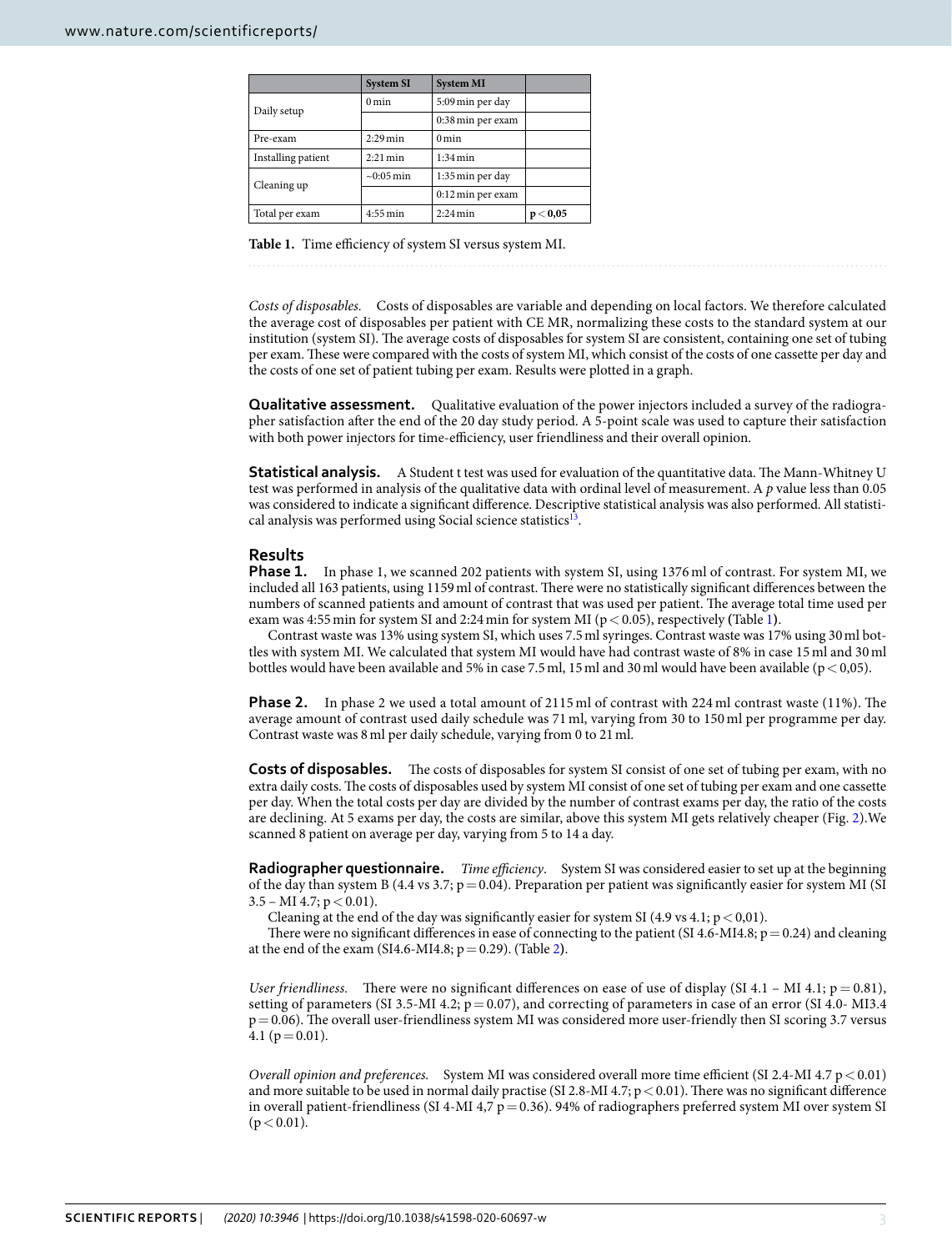

<span id="page-3-0"></span>**Figure 2.** Percentage of costs of disposables per contrast exam versus system SI. Cost of system SI normalised at 100%, using one set of tubing per exam. System MI uses one daily cassette, costing 297% compared tot system SI and one set of disposables per exam, costing 36%.

<span id="page-3-1"></span>

| Time efficiency                                            | <b>System SI</b> | <b>System MI</b> | p value |  |  |
|------------------------------------------------------------|------------------|------------------|---------|--|--|
| Preparation per day                                        | 4.4              | 3.7              | 0.04    |  |  |
| Preparation per patient                                    | 3.8              | 4.7              | < 0.01  |  |  |
| Connecting to the patient                                  | 4.6              | 4.8              | 0.24    |  |  |
| Cleaning at the end of the exam                            | 4.6              | 4.8              | 0.29    |  |  |
| Cleaning at the end of the day                             | 4.9              | 4.1              | < 0.01  |  |  |
| <b>User-friendliness</b>                                   |                  |                  |         |  |  |
| Use of display                                             | 4.1              | 4.1              | 0.81    |  |  |
| Setting of parameters                                      | 3.5              | 4.2              | 0.07    |  |  |
| Correction of parameters                                   | 4                | 3.4              | 0.06    |  |  |
| Overall user-friendliness                                  | 3.7              | 4.4              | 0.01    |  |  |
| Overall opinion                                            |                  |                  |         |  |  |
| Time efficiency                                            | 2.4              | 4.7              | < 0.01  |  |  |
| Patient-friendliness                                       | 4                | 4.3              | 0.36    |  |  |
| Is this system suitable to use in<br>normal daily practise | 2.8              | 4.7              | < 0.01  |  |  |

**Table 2.** Results of the radiographer questionnaire.

### **Discussion**

Our study identifed the advantages of using a multi-use MR contrast versus a single use contrast injector during CE MR exams scans. We showed that use of the multi-use MR contrast injector results in a shorter preparation time of contrast, lower costs of disposables and higher radiographer's satisfaction. The MI system also offers the option to use cheaper contrast bottles instead of syringes.

Several studies have been conducted comparing performance parameters of CT power injectors in terms of work flow and time efficiency; contrast use, contrast waste and operating costs<sup>[3](#page-4-2),[14](#page-4-9)–[16](#page-4-10)</sup>. Optimizing these performance factors in MR can be expected to result in lower costs and increase patient throughput. The multi-use MR contrast injector was found to be more time-efficient, with an average total contrast administration time per exam of 2:24min compared to 4:55min for the single use injector, saving 2:31min per exam. Tis decrease in contrast administration time can be used to increase the total number of exams possible per day or to accommodate emergency exams more fexibly.

The overall process of administering a IV contrast with the multi-use MR contrast injector was considered easier and quicker and was preferred by the vast majority of radiographers in our practice despite the fact that the radiographers were more familiar with the single use MR contrast injector the time of the study because of its routine use in our institution for many years.

The multi-use MR contrast injector decreased the costs of disposables if more than 5 patients are scanned per day. With an average number of 8 patients scanned with contrast per day at the scanners included in this study, we found a 26% lower cost of disposables. Since costs of disposables depend on a variety of factors (e.g., currency rates, local price arrangements), absolute costs cannot be transferred from one institution to the other. The exact efect of these time savings on a daily MR schedule will be dependent on local factors, such as total time per exam and working hours<sup>4</sup>.

The expected savings in contrast due to reduced contrast waste was not found at our institution because we only had 30ml bottles of contrast agent available at the time of the study. If such a bottle had to be used towards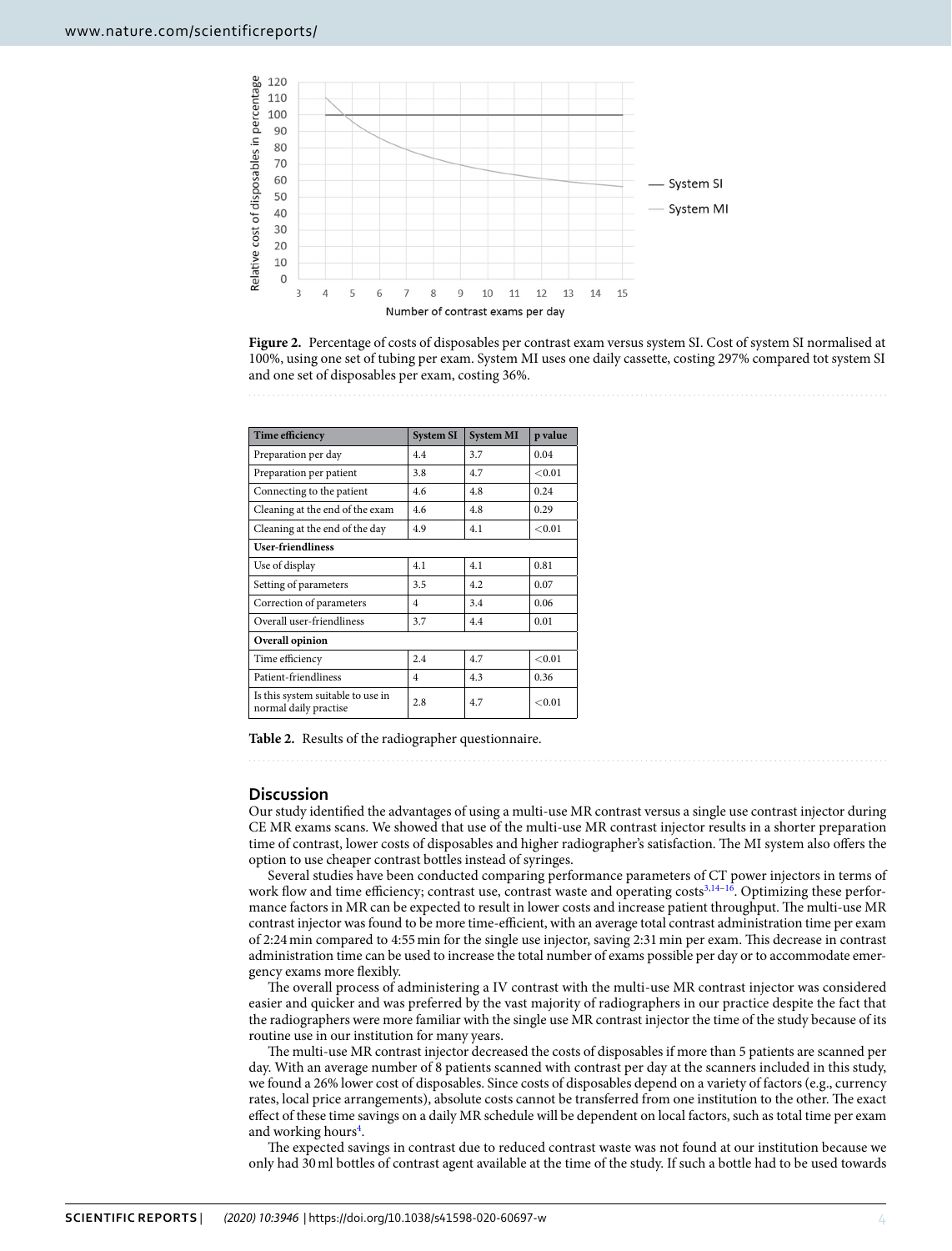the end of the day, a substantial amount of waste occurred. This could have been avoided with the use of smaller bottle sizes towards the end of the scan day. In order to reach optimal contrast efficiency it is necessary to estimate the amount of contrast to be used ahead of the program. Another factor that might have contributed to this is our patient population with a lot of complex and ill patients (for example ICU patients), and exams duration varying from 30 to 90 minutes. We expect that the expected savings can be reached in an outpatient setting with more ambulant patient and shorter scan duration. Since the daily cassette that contains the tubing of the contrast pump is approved to be used for 24hours, all tubing including the contrast bottles has to be disposed of afer this period. Any amount of contrast that is not used has to be discarded, even if one of the containers has been prepared less than 24 hours before. Tis potentially can lead to high contrast waste. Tis might be optimised if the approval could be extended beyond 24hours, so that the residual contrast could be used at the beginning of the next daily program.

A limitation in our study is that it was carried out in a single institution and the results of our study may be not directly applicable to other hospital settings. For example local variation in daily MR schedules containing contrast and non-contrast enhanced exams, as well as dynamic contrast enhanced exams. For this reason we provided estimates of relative costs for the two systems depending on the number of contrast-enhanced exams per day. We used relative cost instead of absolute cost to better correct for infuences such as currency efects and local price arrangements.

In conclusion, we found that use of the multi-use MR contrast injector led to higher time efficiency with a shorter preparation time of contrast, lower costs of disposables if more than 5 patients are scanned per day and higher radiographer's satisfaction. The system also offer the option to use bigger bottles of contrast instead of syringes, potentially lowering contrast waste below 5%.

**Ethical approval.** The contrast power injectors were both CE-approved devices which are routinely used in clinical practice. For our study, we compared both power injectors which are routinely used in clinical practice. Tis comparative study was approved by the institutional review board of the CMO region Arnhem-Nijmegen, The Netherlands, and written informed consent was waived (according to GCP guidelines).

Received: 24 July 2019; Accepted: 11 February 2020; Published online: 03 March 2020

### **References**

- <span id="page-4-0"></span>1. Kanal, E. Gadolinium based contrast agents (GBCA): Safety overview afer 3 decades of clinical experience. *Magn. Reson. Imaging* **34**, 1341–1345,<https://doi.org/10.1016/j.mri.2016.08.017>(2016).
- <span id="page-4-1"></span>2. Jost, G., Endrikat, J. & Pietsch, H. Te Impact of Injector-Based Contrast Agent Administration on Bolus Shape and Magnetic Resonance Angiography Image Quality. *Magn. Reson. Insights* **10**, 1178623X17705894,<https://doi.org/10.1177/1178623X17705894> (2017).
- <span id="page-4-2"></span>3. Boland, G. W. & Enhancing, C. T. productivity: strategies for increasing capacity. *AJR Am. J. Roentgenol.* **191**, 3–10, [https://doi.](https://doi.org/10.2214/AJR.07.3208) [org/10.2214/AJR.07.3208](https://doi.org/10.2214/AJR.07.3208) (2008).
- <span id="page-4-11"></span>4. Saini, S. *et al*. Technical cost of CT examinations. *Radiology* **218**, 172–175, <https://doi.org/10.1148/radiology.218.1.r01ja01172> (2001).
- <span id="page-4-3"></span>5. Chwang, W. B. *et al*. Reducing Functional MR Imaging Acquisition Times by Optimizing Workfow. *Radiographics* **37**, 316–322, <https://doi.org/10.1148/rg.2017160035>(2017).
- <span id="page-4-4"></span>6. Niendorf, H. P., Laniado, M., Semmler, W., Schorner, W. & Felix, R. Dose administration of gadolinium-DTPA in MR imaging of intracranial tumors. *AJNR Am. J. Neuroradiol.* **8**, 803–815 (1987).
- <span id="page-4-5"></span>7. Heverhagen, J. T., Wright, C. L., Schmalbrock, P. & Knopp, M. V. Dose comparison of single versus double dose in contrast-enhanced magnetic resonance angiography of the renal arteries: intra-individual cross-over blinded trial using Gd-DTPA. *Eur. Radiol.* **19**, 67–72,<https://doi.org/10.1007/s00330-008-1120-9> (2009).
- 8. Nural, M. S., Gokce, E., Danaci, M., Bayrak, I. K. & Diren, H. B. Focal liver lesions: whether a standard dose (0.05 mmol/kg) gadobenate dimeglumine can provide the same diagnostic data as the 0.1 mmol/kg dose. *Eur. J. Radiol.* **66**, 65–74, [https://doi.](https://doi.org/10.1016/j.ejrad.2007.04.022) [org/10.1016/j.ejrad.2007.04.022](https://doi.org/10.1016/j.ejrad.2007.04.022) (2008).
- 9. D'Angelo, T. *et al*. High-throughput gadobutrol-enhanced CMR: a time and dose optimization study. *J. Cardiovasc. Magn. Reson.* **19**, 83,<https://doi.org/10.1186/s12968-017-0400-4>(2017).
- 10. Katakami, N. *et al*. Magnetic resonance evaluation of brain metastases from systemic malignances with two doses of gadobutrol 1.0 m compared with gadoteridol: a multicenter, phase ii/iii study in patients with known or suspected brain metastases. *Invest. Radiol.* **46**, 411–418,<https://doi.org/10.1097/RLI.0b013e3182145a6c> (2011).
- <span id="page-4-6"></span>11. Breuer, J., Gutierrez, J., Latchaw, R., Lehr, R. & Sorensen, A. G. Gadobutrol in the central nervous system at three doses: results from a phase II, randomized, multicenter trial. *J. Magn. Reson. Imaging* **39**, 410–418,<https://doi.org/10.1002/jmri.24180> (2014).
- <span id="page-4-7"></span>12. GLP-conform study: Microbiological Contamination Control Study of the ulricheasy-INJECT Max 3 System *Studien-Nr. 12046467*.
- <span id="page-4-8"></span>13. *Social Science Statistics*,<http://www.socscistatistics.com/Default.aspx>
- <span id="page-4-9"></span>14. Buerke, B. et al. Automatic MDCT injectors: hygiene and efficiency of disposable, prefilled, and multidosing roller pump systems in clinical routine. *AJR Am. J. Roentgenol.* **197**, W226–232, <https://doi.org/10.2214/AJR.10.5924> (2011).
- 15. Colombo, G. L., Andreis, I. A., Di Matteo, S., Bruno, G. M. & Mondellini, C. Syringeless power injector versus dual-syringe power injector: economic evaluation of user performance, the impact on contrast enhanced computed tomography (CECT) workfow exams, and hospital costs. *Med. Devices* **6**, 169–174, <https://doi.org/10.2147/MDER.S51757> (2013).
- <span id="page-4-10"></span>16. Ma, X., Singh, A., Fay, J., Boland, G. & Sahani, D. V. Comparison of dual-syringe and syringeless power injectors in outpatient MDCT practice: impact on the operator's performance, CT workfow, and operation cost. *J. Am. Coll. Radiol.* **9**, 578–582, [https://doi.](https://doi.org/10.1016/j.jacr.2012.04.007) [org/10.1016/j.jacr.2012.04.007](https://doi.org/10.1016/j.jacr.2012.04.007) (2012).

# **Acknowledgements**

M. van der Graaf, PhD; Department of Radiology and Nuclear Medicine, Radboudumc, Nijmegen, The Netherlands. B. Weilbach and A. Willmes; Ulrich Medical, Ulm, Germany.